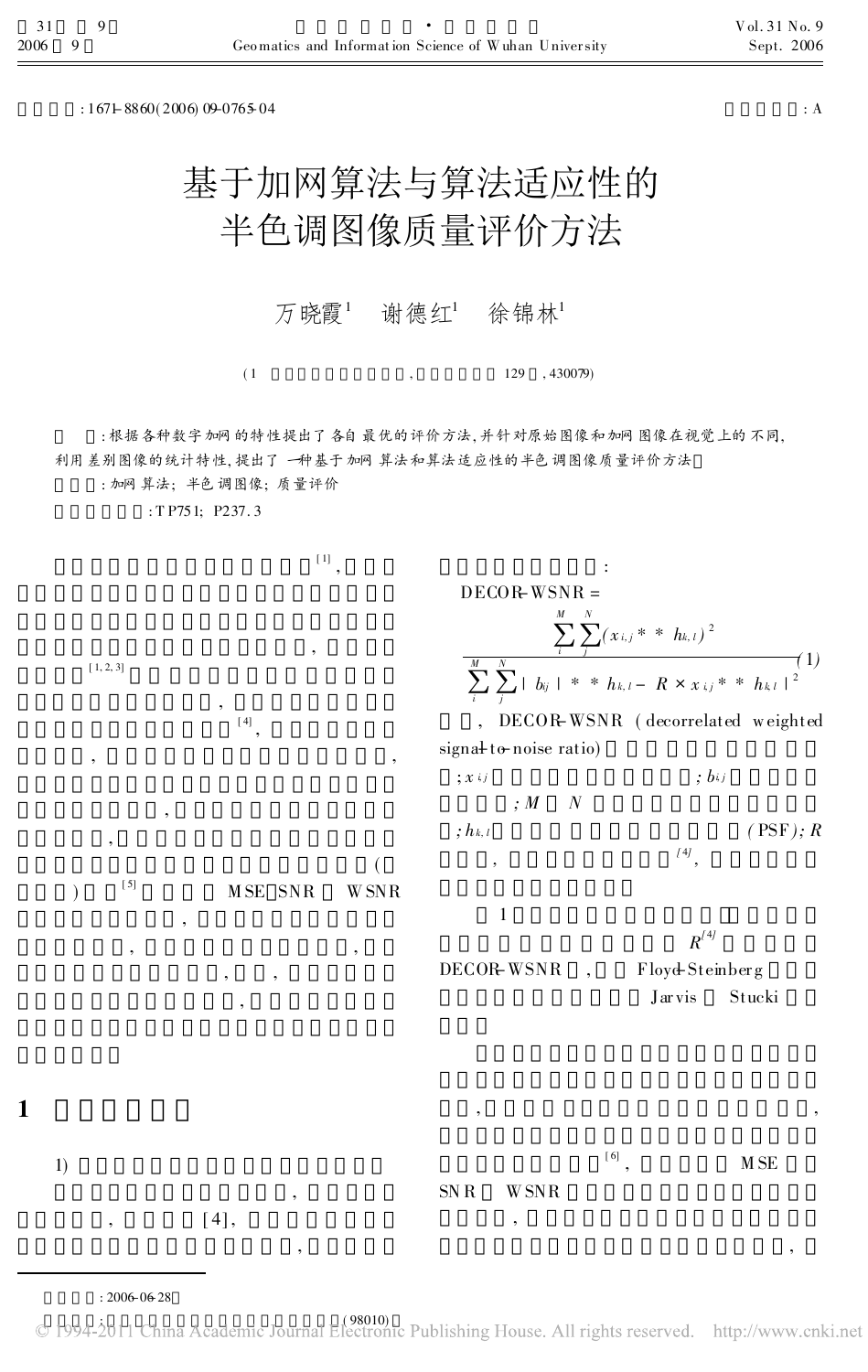• 2006 9

## DECOR-WSNR

,

,

, , ,

,

,

|              |                                                     |                           |                   |                          | 1(b)                                                | 1(a)                         |
|--------------|-----------------------------------------------------|---------------------------|-------------------|--------------------------|-----------------------------------------------------|------------------------------|
|              |                                                     |                           |                   | $\sqrt{2}$               | 1(c)<br>$\cdot$                                     |                              |
| $\mathbf{1}$ |                                                     | $\rm{DECO}\,R\,\rm{WSNR}$ |                   |                          | 1(a)                                                |                              |
| Tab.1        | DECOR WSNR in Different Situations                  |                           |                   |                          |                                                     |                              |
|              | ${\rm Floyd\text{-}Steinberg}$                      | Jarvis                    | Stucki            |                          |                                                     |                              |
|              | $R = 2.03$                                          | $R = 4.37$                | $R = 3.94$        |                          |                                                     |                              |
| 60           | 0.9507                                              | 0.0894                    | 0.1174            |                          |                                                     |                              |
| $50\,$       | 0.9471                                              | 0.0898                    | 0.1180            |                          |                                                     |                              |
| $40\,$       | 0.9216                                              | 0.0900                    | 0.1185            |                          |                                                     |                              |
| $30\,$       | 0.7923                                              | $0.\,088$ $8$             | 0.1173            | (a)方形波光栅图                | (b) 两倍方形波光栅图                                        | (c) 正弦波光栅图                   |
| $20\,$       | 0.4170                                              | $0.\,080$ $3$             | $0.\,105$ $\,8$   |                          |                                                     |                              |
|              |                                                     |                           |                   |                          | $\,1\,$                                             |                              |
| Nyquist      | ,                                                   |                           |                   |                          | Fig. 1 Spatial Frequency                            |                              |
|              | ,                                                   |                           |                   |                          |                                                     |                              |
|              |                                                     |                           |                   |                          |                                                     |                              |
|              |                                                     |                           |                   | ,                        |                                                     |                              |
|              |                                                     |                           |                   |                          |                                                     |                              |
|              | $^\circ$                                            |                           |                   |                          |                                                     |                              |
|              |                                                     |                           |                   |                          |                                                     | 2(a)                         |
|              |                                                     |                           |                   |                          |                                                     | $2($ a $)$                   |
|              |                                                     |                           |                   |                          |                                                     |                              |
|              |                                                     |                           |                   |                          |                                                     |                              |
|              |                                                     |                           |                   | 2(b)<br>$^\circ$         |                                                     |                              |
|              | $^\circ$                                            |                           |                   |                          |                                                     |                              |
|              |                                                     |                           |                   |                          |                                                     |                              |
|              |                                                     |                           |                   |                          |                                                     |                              |
|              |                                                     |                           |                   | 相对亮度                     | 相对亮度<br>0.0.0.8<br>0.4                              |                              |
| ,            |                                                     |                           |                   |                          |                                                     |                              |
|              | $(\ 2)$                                             |                           | $\ddot{\cdot}$    | $\overline{\mathbf{0}}$  | $\bf{0}$                                            | 4 3 2 1 0 1 2 3 4            |
|              |                                                     |                           |                   | (a)                      |                                                     | (b)                          |
|              | $S \leq \frac{1}{2} \frac{1}{RD} \frac{180}{\pi}$   |                           | $\left( 2\right)$ | $\sqrt{2}$               |                                                     |                              |
|              |                                                     |                           |                   |                          | Fig. 2 Point Spread Function of Human Visual System |                              |
| $\, , S$     | $;R% \rightarrow \mathbb{R} \rightarrow \mathbb{R}$ |                           |                   |                          |                                                     |                              |
| $\,;D$       |                                                     |                           |                   |                          |                                                     |                              |
|              |                                                     | $[\,7]$                   |                   | ,                        |                                                     |                              |
|              |                                                     |                           |                   |                          |                                                     | $M$ onnno $\mathbf{s}^{[8]}$ |
|              |                                                     |                           |                   |                          |                                                     |                              |
|              |                                                     |                           |                   |                          |                                                     |                              |
|              |                                                     |                           |                   |                          |                                                     |                              |
|              | $\left( \ 1\right)$                                 |                           |                   |                          |                                                     |                              |
|              |                                                     |                           |                   | $\overline{\phantom{a}}$ |                                                     |                              |
|              |                                                     |                           |                   |                          | $\sqrt{2}$<br>2)                                    |                              |
|              |                                                     |                           |                   |                          |                                                     |                              |
| 2)           |                                                     |                           |                   |                          |                                                     |                              |
|              |                                                     |                           |                   |                          |                                                     |                              |
|              |                                                     |                           |                   |                          |                                                     |                              |
|              |                                                     |                           |                   |                          |                                                     |                              |
|              |                                                     |                           |                   |                          |                                                     |                              |

,<br>Ionie Publishing Hous

)

,

 $\begin{minipage}{0.9\linewidth} \textbf{U} \textbf{lie} \textbf{h} \textbf{neg} \end{minipage} \begin{minipage}{0.9\linewidth} \begin{minipage}{0.9\linewidth} \textbf{U} \textbf{lie} \textbf{he} \textbf{y} \end{minipage} \begin{minipage}{0.9\linewidth} \textbf{I} \end{minipage} \begin{minipage}{0.9\linewidth} \textbf{I} \end{minipage} \begin{minipage}{0.9\linewidth} \textbf{I} \end{minipage} \begin{minipage}{0.9\linewidth} \textbf{I} \end{minipage} \begin{minipage}{0.9\linewidth} \text$ (

,  $\hspace{1.6cm}$ 

,  $\hspace{1.6cm}0$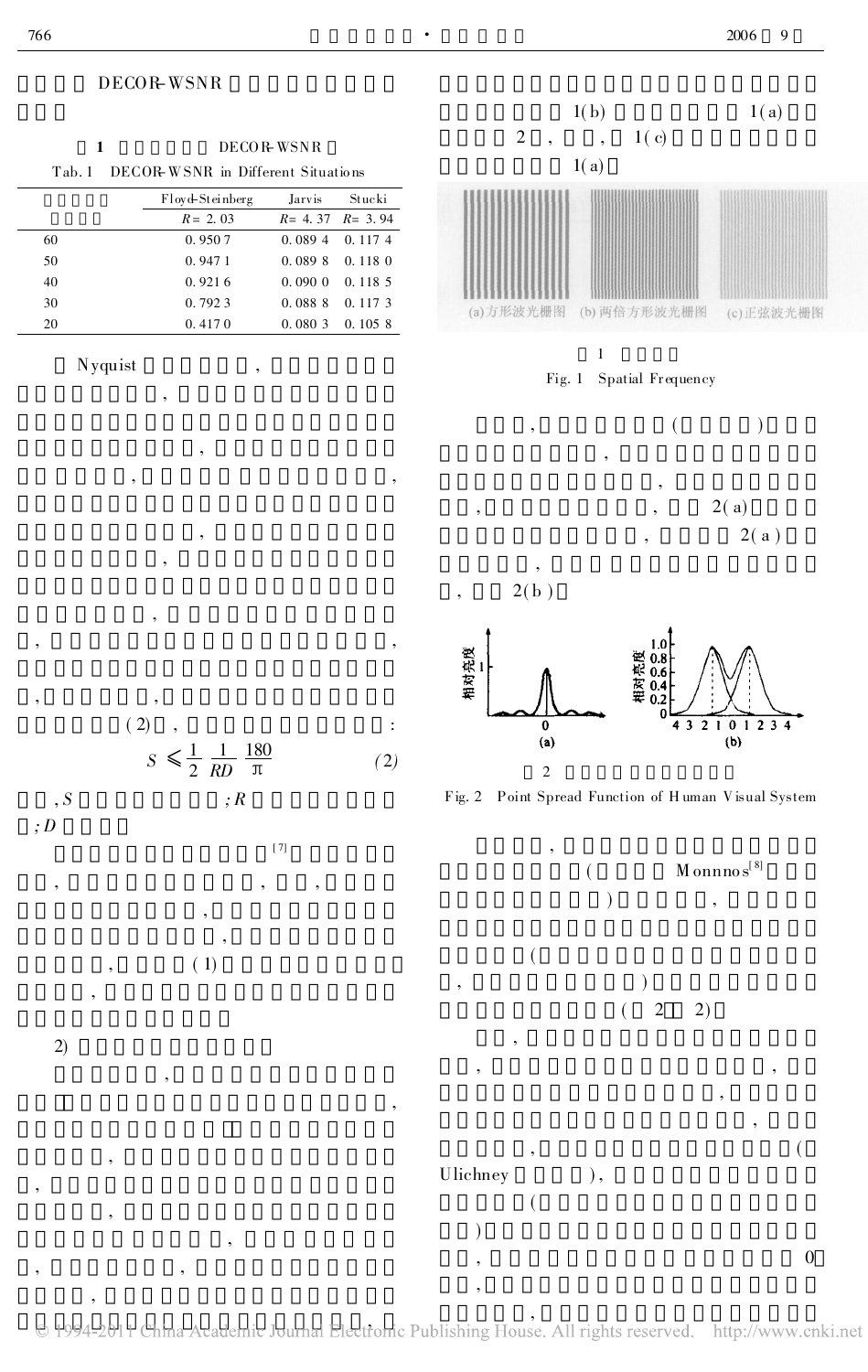$\vdots$ 



 $\overline{\mathbf{3}}$ 

Fig. 3 Graphics of Statistical Feature of Residual Images Between Original Images and Corresponding Halftones

|        | 3 | 2<br>, |                           |                    | $53$ dpi | ,,    |
|--------|---|--------|---------------------------|--------------------|----------|-------|
|        |   |        |                           |                    |          |       |
|        |   |        |                           | $\cdot$            | $\cdot$  |       |
|        |   |        | Ulichney, Floyd-Steinberg |                    |          | $[7]$ |
| Jarvis |   |        |                           | (blue green noise) |          |       |

, U lichney

 $\overline{(}$ 

 $\overline{2}$ 

T ab. 2 Statistical Features of Residual Images Between Original Images and Corresponding Halftones by All Kinds of Halftoning Algorithms

| : 60         |                 |             |              |             |                                        |
|--------------|-----------------|-------------|--------------|-------------|----------------------------------------|
| Ulichney     | Floyd Steinberg | Jar vis     | AM (diamond) |             | Blue-Green noise Bayer (8-size m as k) |
| 0.002023     | 0.001931        | 0.006 071   | 0.001638     | 0.010999    | 0.001 040                              |
| 0.002269     | 0.002918        | 0.004472    | $0.004$ 628  | 0.004 387   | 0.004356                               |
| $0.120\ 770$ | 0.108 740       | 0.178 700   | 0.175 320    | 0.288 130   | 0.169 770                              |
| $-0.095933$  | $-0.101100$     | $-0.153030$ | $-0.136540$  | $-0.161580$ | $-0.149800$                            |

© 1994-2011 China Academic Journal Electronic Publishing House. All rights reserved. http://www.cnki.net